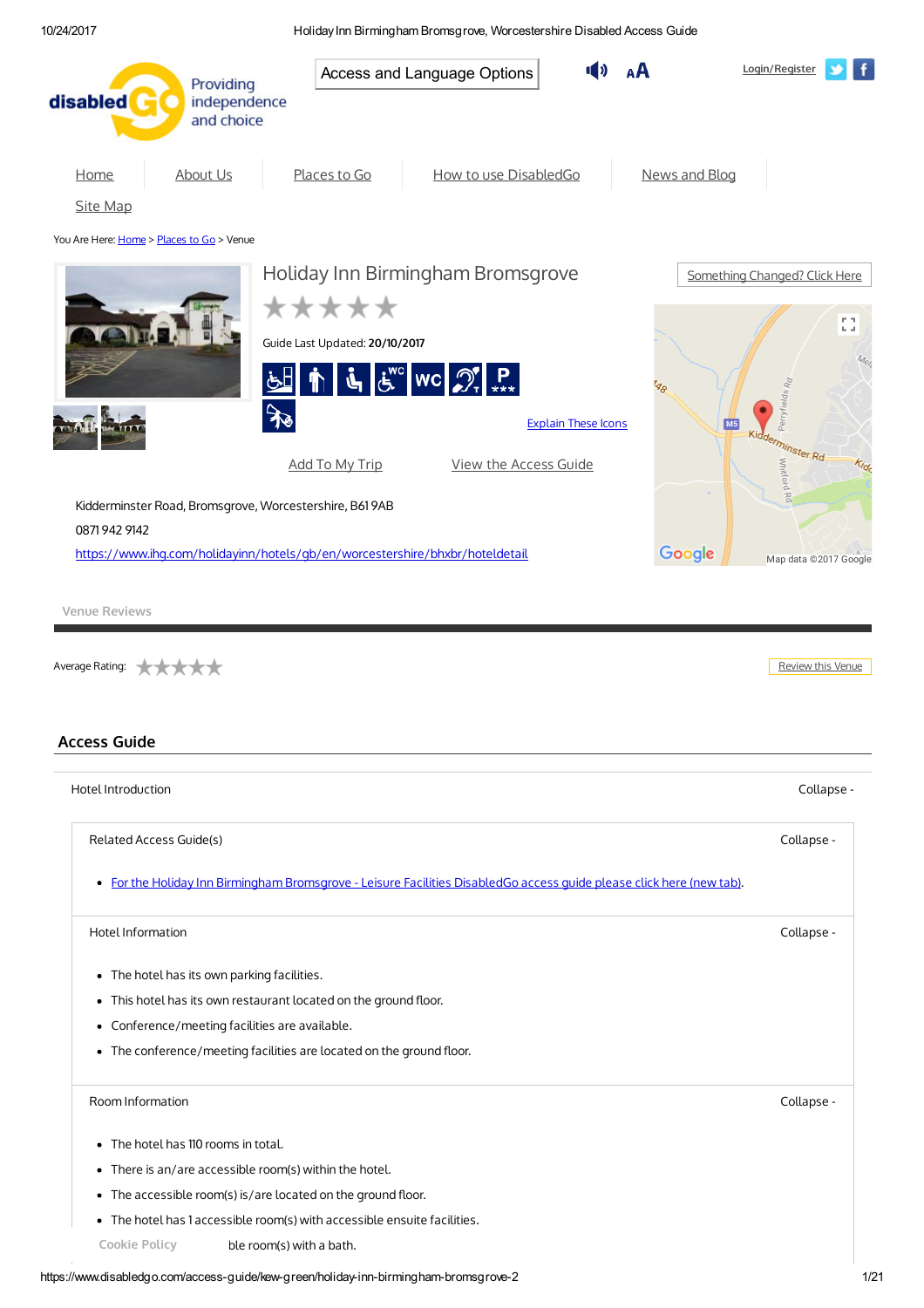- There is not an/are not adjoining room(s) available for the accessible room(s).
- $\bullet$  There is a/are standard room(s) available on the ground floor.
- There is an/are adjoining room(s) available for the standard room(s).
- Rooms on other floors are accessed via stairs or lift.

### Auxiliary Aids Collapse -

- Vibrating pillows with flashing beacons are available on request.
- Bed raisers are not available on request.
- Bath mats are available on request.
- All televisions have subtitles available.

## Getting Here Collapse -

### By Road Collapse -

- This hotel is located on the outskirts of Bromsgrove, on the A448.
- This hotel has a car park which is free for all users.

### By Bus Collapse -

- There is not a bus stop within 150 metres of the hotel.
- The nearest bus stop is located on the A448, Kidderminster Road, approximately 735 meters from the hotel.
- For more [information](http://www.diamondbuses.com/) on buses in the West Midlands please click here (opens new tab).

- The nearest Railway Station is Bromsgrove.
- Bromsgrove Station is situated in the centre of Bromsgrove, located approximately 2.6 miles from the hotel. There are bus and taxi routes to the hotel from the station.
- For more [information](http://www.nationalrail.co.uk/stations/bmv/details.html) on National Rail please click here (opens new tab).

## Getting Help and Assistance Collapse -

- There is a member of staff available for help and assistance.
- Staff receive disability awareness/equality training.
- Staff do not receive deaf awareness training.
- There is not a member of staff trained in British Sign Language.
- British Sign Language interpreters cannot be provided on request.
- The alternative formats documents can be provided in include; large print on request.
- There is an assistance dog toilet or toileting area at the venue/near by.
- The assistance dog toilet or toileting area is located on the grass surrounding the hotel.
- Water bowls for assistance dogs are available.
- There are not mobility aids available.

### Parking Collapse -

Cookie Policy

**Parking Collapse - Collapse - Collapse -**

By Train Collapse -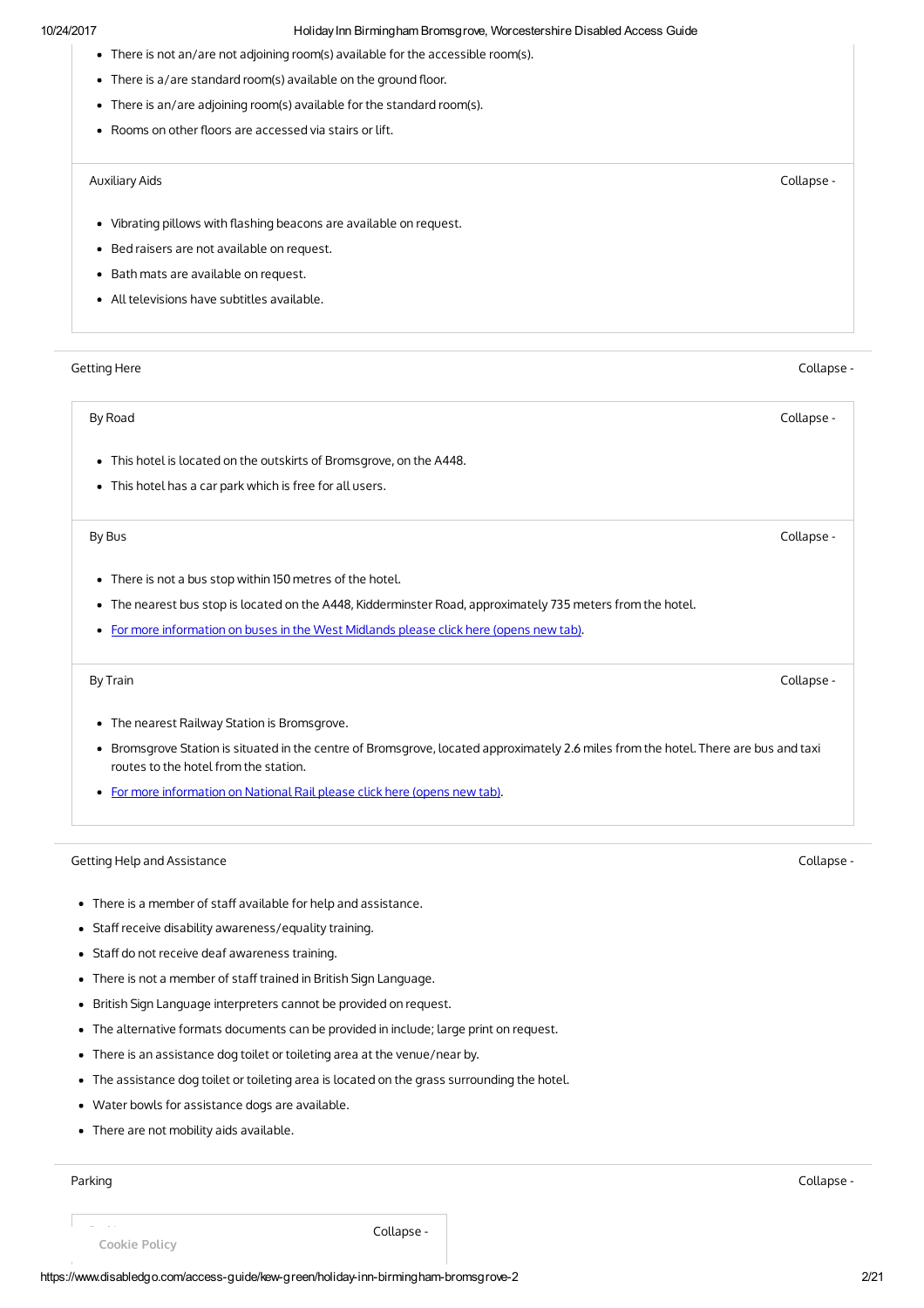- The hotel does have its own parking facilities.
- The car park is located at the front and rear of the hotel.
- The car park type is open air/surface.
- The car park does not have a height restriction barrier.
- The car park does not have a barrier control system.
- The car park surface is tarmac.
- There is a/are Blue Badge parking bay(s) available.
- The Blue Badge bay(s) is/are clearly marked and signposted.
- There is/are 3 designated Blue Badge parking bay(s) within the car park.
- The dimensions of the designated Blue Badge parking bay(s) surveyed are 340cm x 600cm (11ft 2in x 19ft 8in).
- There is a 120cm hatched zone around the Blue Badge parking bay(s).
- Parking spaces for Blue Badge holders do not need to be booked in advance.
- Clearly marked/signposted parent and child parking bays are not available.
- All parking spaces are provided on a first come first served basis.

Paying **Collapse** - **Collapse** - **Collapse** -

• There are not parking charges for the car park.

Access from the Car Park Collapse -

- The route from the car park to the entrance is accessible to a wheelchair user with assistance.
- Assistance may be required because there is/are dropped kerbs.
- The entrance is not clearly visible from the car park.
- The route from the car park to the entrance is clearly signposted.
- The surface on the approach to the entrance is block paving.
- There is not a road to cross between the car park and the entrance.
- There is no tactile paving on dropped kerbs between the car park and the entrance.
- The nearest designated Blue Badge parking bay is approximately 10m (10yd 2ft) from the hotel entrance.

Drop-off Point(s) Collapse -

• There is not a/are not clearly marked drop-off point(s).

Outside Access (Hotel Entrance) Collapse -

Entrance Collapse -









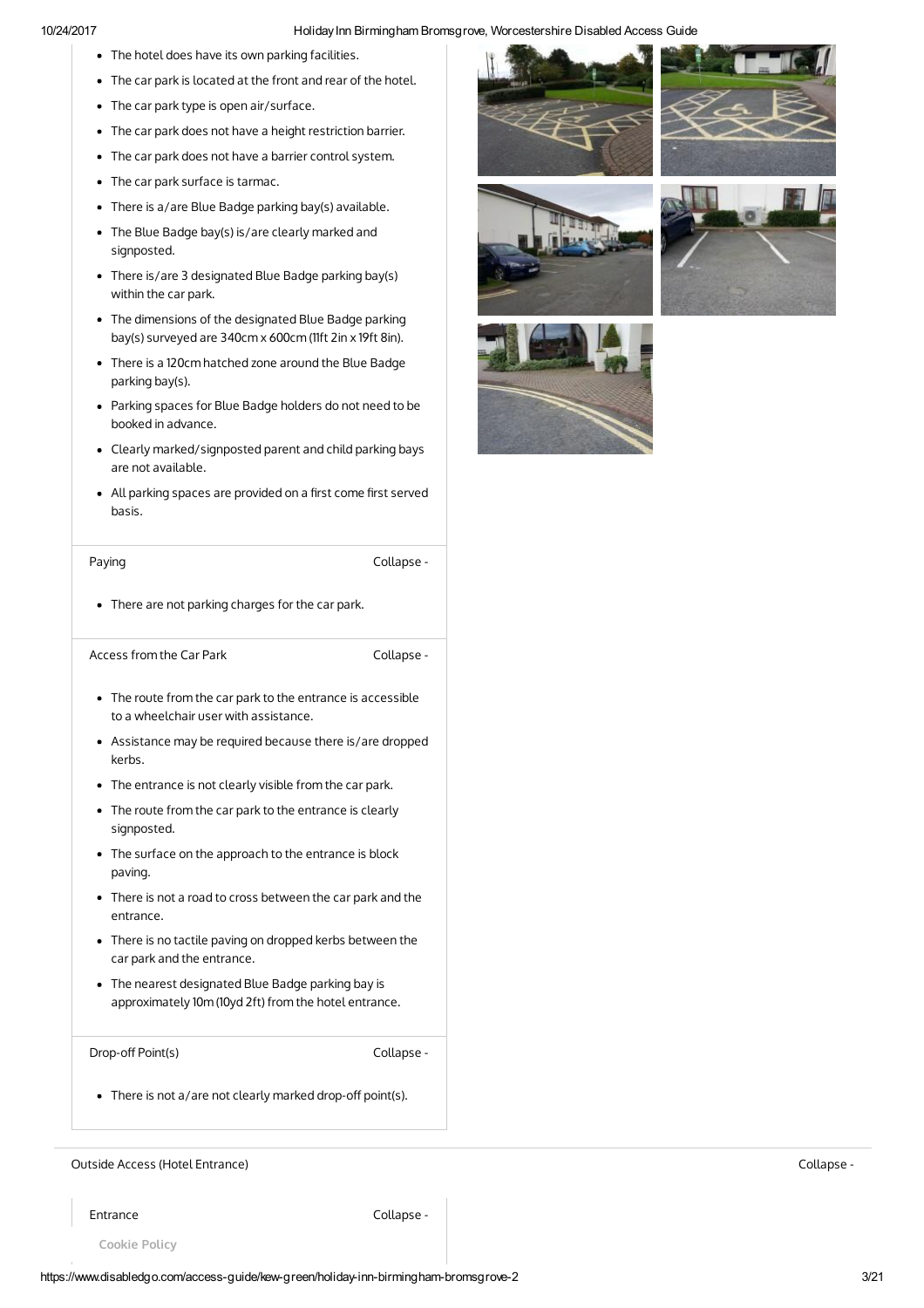- This information is for the entrance located at the front of the hotel.
- The entrance area/door is clearly signed.
- There is ramped/sloped access at this entrance.
- There is a canopy or recess which provides weather protection at this entrance.
- The entrance door(s) does/do contrast visually with its immediate surroundings.
- The bell/buzzer is not in a suitable position to allow wheelchair users to gain access.
- The height of the bell/buzzer is 126cm (4ft 2in).
- The main door(s) open(s) away from you (push).
- The door(s) is/are double width.
- The door(s) is/are permanently held open.
- The width of the door opening is 164cm.
- There is a second set of doors.
- The door(s) open(s) automatically.
- The door(s) is/are double width.
- The width of the door opening is 127cm.
- There is a member of staff available for assistance at this entrance.

# Ramp/Slope Collapse -

- The ramp/slope is located in front of the entrance and immediately beyond the second set of doors.
- The gradient of the ramp/slope is slight.

# Reception Collapse -

Reception **Collapse** -

- The reception point is located to the right as you enter the hotel entrance.
- The reception point is approximately 3m (3yd 10in) from the hotel entrance.
- The reception area/desk is clearly visible from the entrance.
- There is step free access to the reception point.
- There is a clear unobstructed route to the reception point.
- There are windows, TVs, glazed screens or mirrors behind the reception point which could adversely affect the ability of someone to lip read.
- The reception counter is not placed in front of a background which is patterned.
- The lighting levels at the reception point are low.
- The height of the reception counter is high (110cm+).
- There is sufficient space to write or sign documents on the counter.
- There is a lowered section of the counter.





















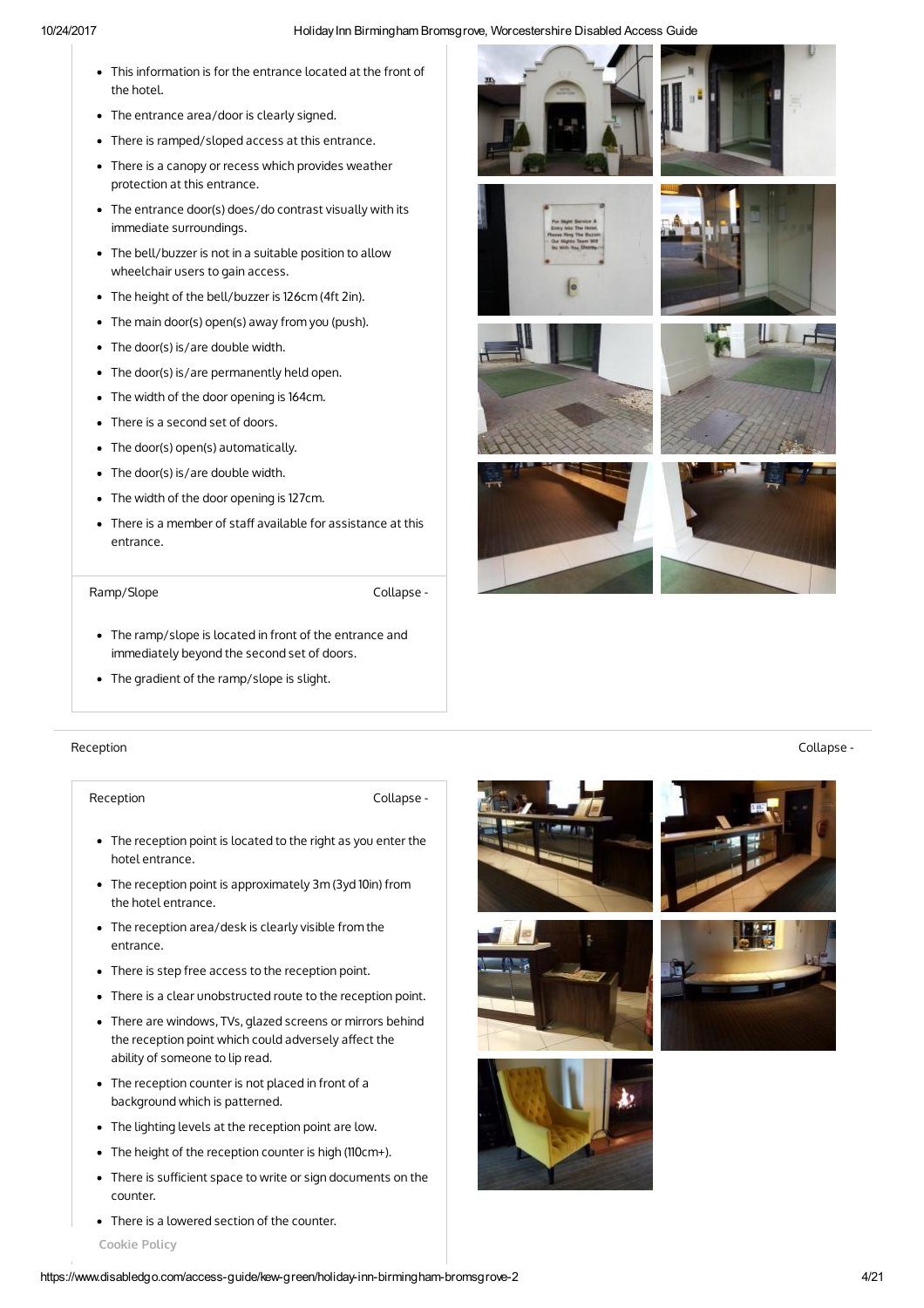- The lowered section of the counter is not at the recommended height of 76cm.
- There is sufficient space to write or sign documents on the lowered section of the counter.
- There is not a clear knee recess beneath the lowered section of the counter.
- $\bullet$  The counter is staffed.
- Clipboards can be provided to anyone who is unable to use the desk.
- There is a hearing assistance system at the reception point.
- $\bullet$  The type of system is a fixed loop.
- The hearing assistance system is not signed.
- Staff are trained to use the system.
- Signs and universally accepted symbols or pictograms, indicating lifts, stairs, WCs, circulation routes and other parts of the building are provided in the reception area.
- The type of flooring in the reception area is carpet and tiles.

Reception Waiting Area **Collapse** -

- There is a waiting area close to the reception point.
- Access to the waiting area is unobstructed.
- There is a mixture of seating with and without armrests.
- There is sufficient space for a wheelchair user to use the waiting area.

### Getting Around Collapse -

Access Collapse -

- There is step free access throughout the building.
- There is a slight ramp, with handrails on both sides, for access to rooms and Revive Leisure on the ground floor.
- This ramp is located to the rear of the restaurant on the ground floor and is just before Revive Leisure and rooms 125 to 141. This ramp is shown in photographs 1 and 2.
- There is a slight ramp, with no handrails, for access to rooms 101 - 123.
- The width of the ramp/slope is 108cm (3ft 7in).
- This ramp is on the ground floor, towards the rear right of the building and is in the passageway before rooms 101 - 123. This ramp is shown in photographs 3 and 4.
- There is a steep ramp, with no handrails, for access to rooms 301 - 315.
- The width of the ramp/slope is 108cm (3ft 7in).
- This level change is on the third floor, just before room 315. This ramp is shown in photographs 5 and 6.



Circulation Collapse -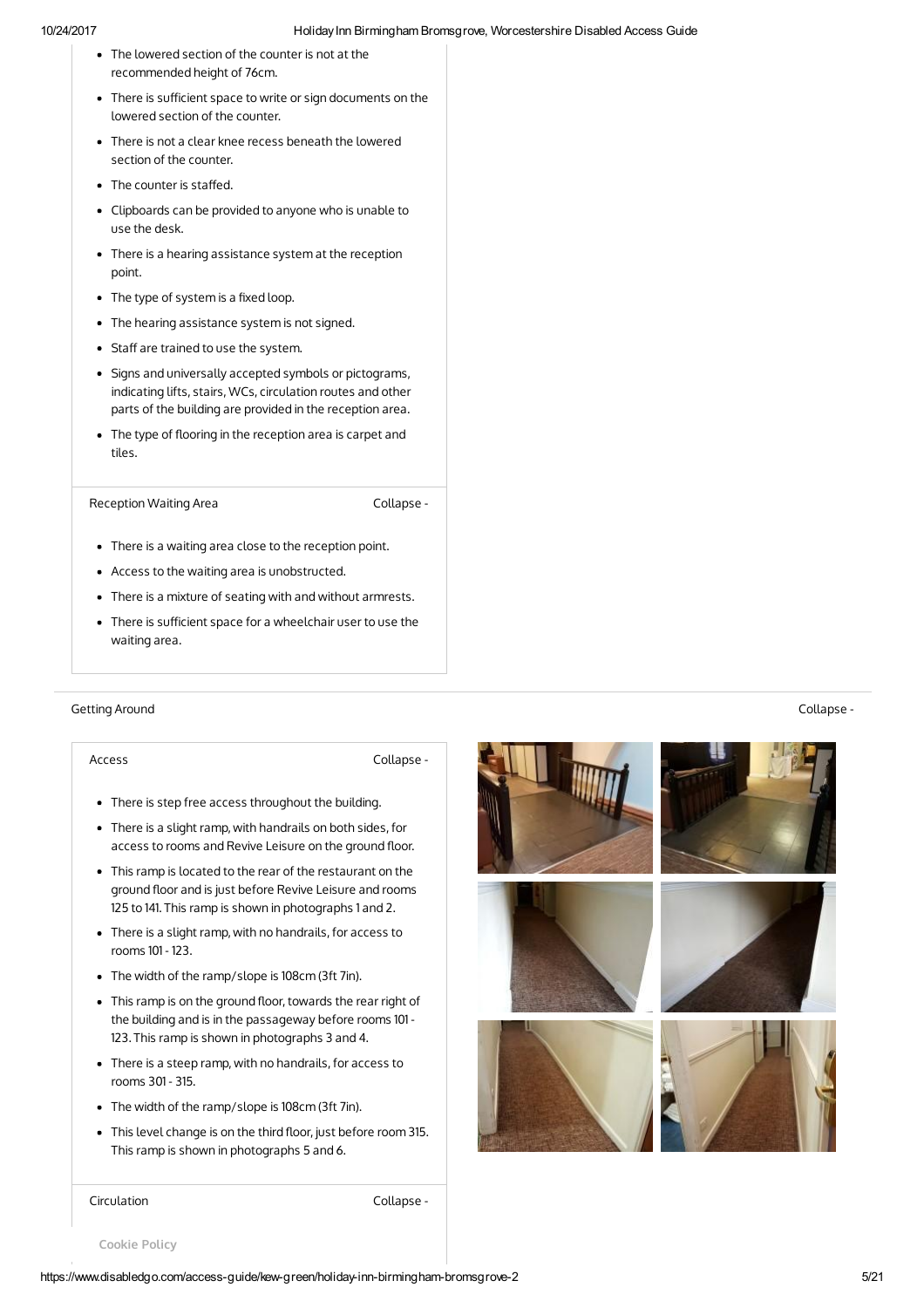- There are doors in corridors/walkways which have to be opened manually.
- There are corridors/walkways with a surface width of less than 120cm (excluding any permanent obstructions over a small distance).
- The type of flooring in corridors/walkways is carpet and tiles.
- There is good colour contrast between the walls and floor in the majority of corridors/walkways.
- The lighting levels are good.
- Access to other floors/levels is via stairs and lift.

Signage Collapse -

- Wayfinding signage is provided.
- The colour, design and typeface of signs is consistent throughout the building.

Audio Collapse -

- This venue does play background music in public areas.
- Music is played in the bar area.
- There is a hearing assistance system in the public areas of the building.
- The system is a portable loop.
- A portable hearing loop is located in the bar/restaurant and can be used in other areas of the hotel if requested. There is also a fixed hearing loop at reception.
- The hearing assistance system is available only on request.

## Eating and Drinking (Bar) Collapse -

- The following information is for the bar.
- The bar is located on the ground floor, to the right of reception.
- There is step free access to the bar.
- Full table service is not available.
- Food and/or drinks are ordered from the service counter.
- Food and/or drinks can be brought to the table.
- The height of the service counter is high (110cm+).
- There is not a lowered section of the counter.
- There is a hearing assistance system.
- The system is a portable loop.
- The hearing assistance system is not signed.
- Staff are trained to use the system.
- There is step free access within the bar.
- There is ample room for a wheelchair user to manoeuvre.

Iv fixed.

- This area does play background music.
- The type of flooring in this area is carpet and tiles.



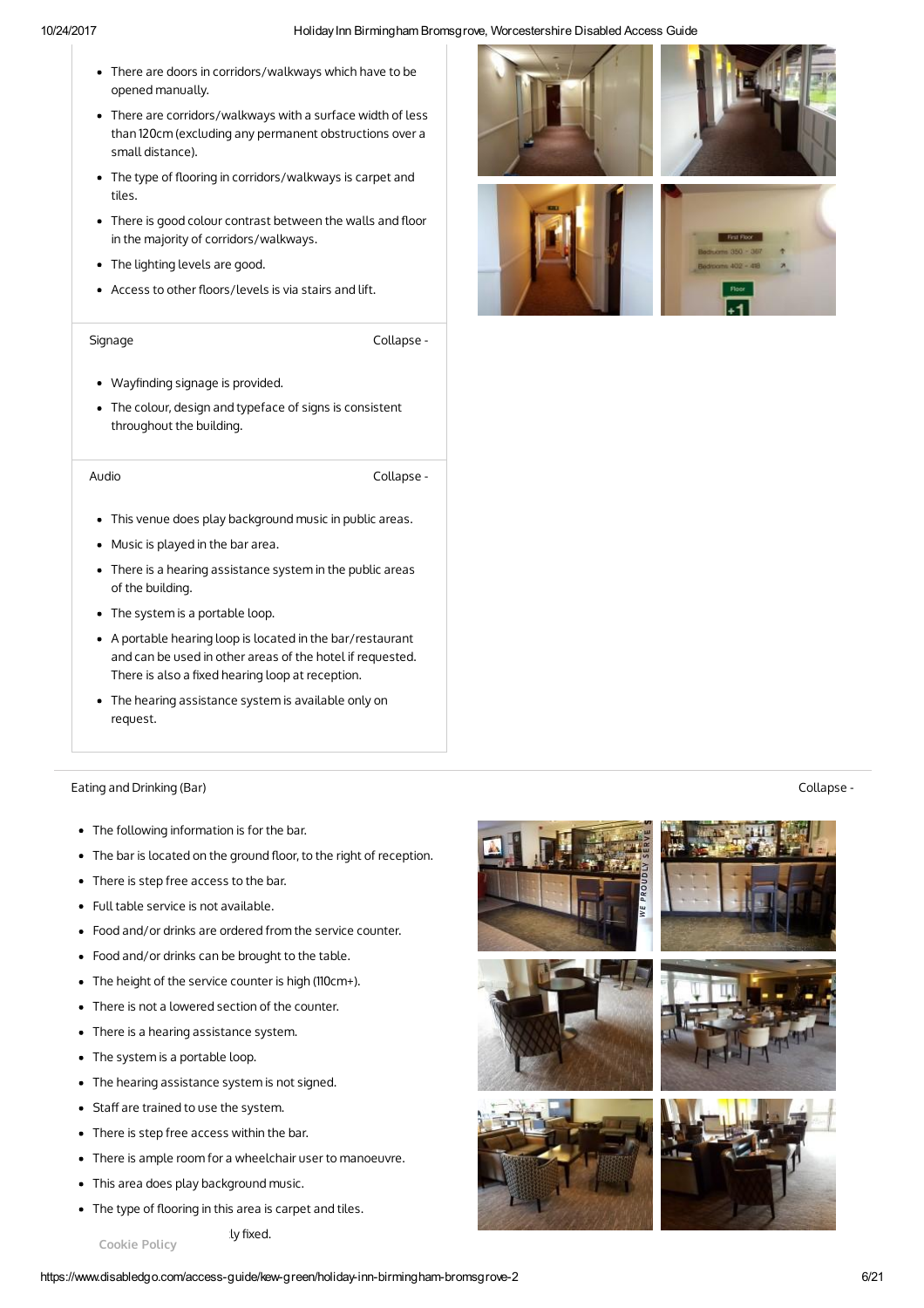- No chairs are permanently fixed.
- Some chairs have armrests on both sides.
- The nearest table is approximately 1m from the entrance/opening.
- The nearest table is approximately 3m from the till/counter.
- The distance between the floor and the lowest table is 38cm.
- The distance between the floor and the highest table is 69cm.
- Plastic/takeaway cups are available.
- Plastic/takeaway cutlery is not available.
- Drinking straws are available.
- There are hand held menus and wall menus available.
- Menus are not available in Braille.
- Menus are not available in large print.
- Picture menus are not available.
- Menus are clearly written.
- Menus are presented in contrasting colours.
- The type of food served here is hot and cold meals and snacks.
- The lighting levels are good.

## Eating and Drinking (Fairfield Bar) Sollapse - Sollapse - Sollapse - Sollapse - Sollapse - Sollapse - Sollapse -

- The following information is for the bar.
- The bar is located on the ground floor, at the rear of Fairfield conference/meeting rooms 1 and 2.
- There is step free access to the bar.
- There is a/are double, heavy manual door(s) to access this area.
- Full table service is not available.
- Food and/or drinks are ordered from the service counter.
- Food and/or drinks can be brought to the table.
- The height of the service counter is medium height (77cm 109cm).
- There is not a lowered section of the counter.
- There is not a hearing assistance system.
- There is step free access within the bar.
- There is ample room for a wheelchair user to manoeuvre.
- This area does play background music.
- The type of flooring in this area is carpet, tiles and concrete.
- $\bullet$  No tables are permanently fixed.
- $\bullet$  No chairs are permanently fixed.
- Some chairs have armrests on both sides.
- The nearest table is approximately 6m from the entrance/opening.
- The nearest table is approximately 3m from the till/counter.
- The distance between the floor and the lowest table is 47cm.
- The distance between the floor and the highest table is 74cm.
- Plastic/takeaway cups are available.
- Drinking straws are available.
- The lighting levels are good.





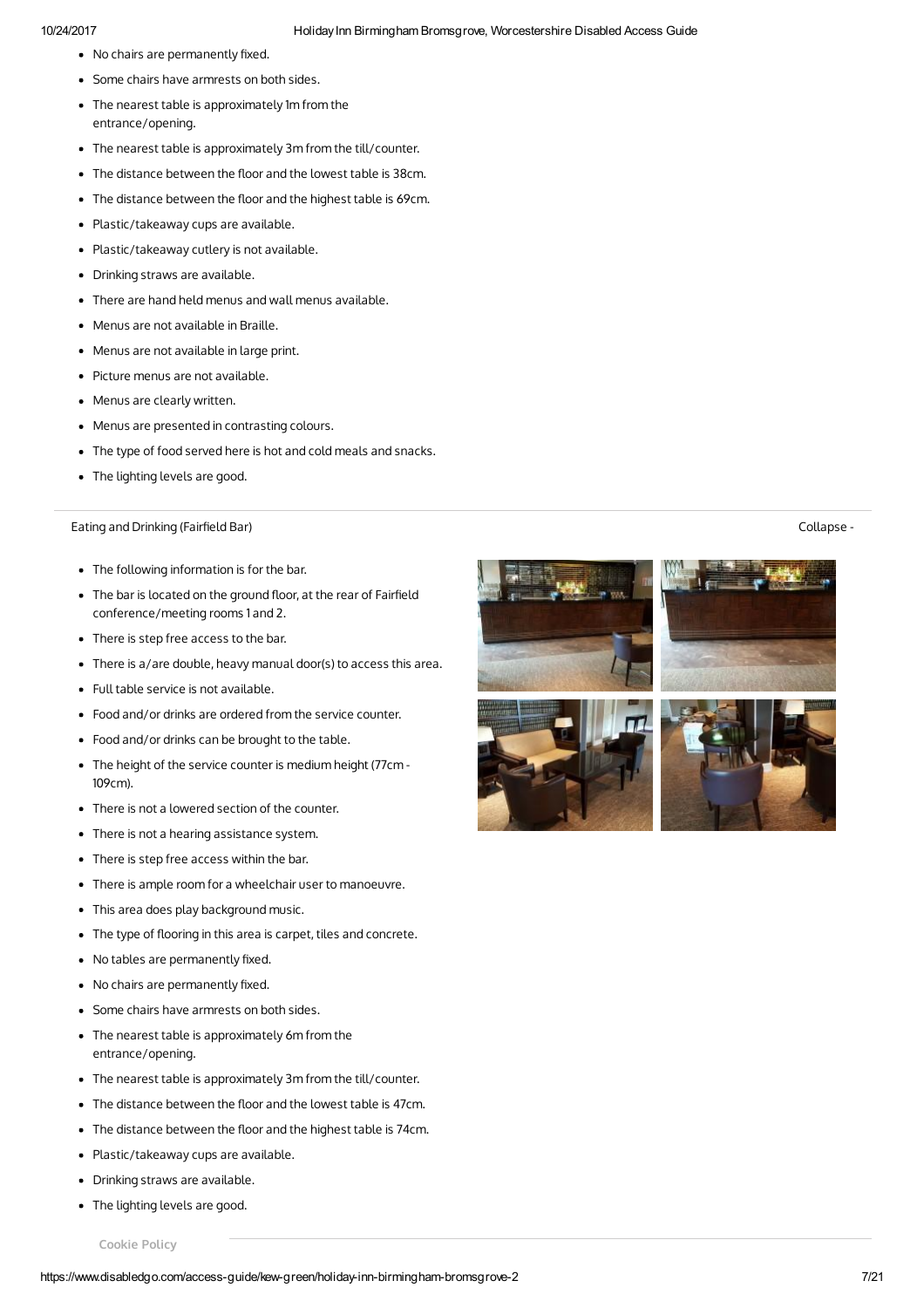Eating and Drinking (The Cow on the Hill Steak and Grill) Collapse -

- The following information is for the restaurant.
- The restaurant is located on the ground floor, at the front of the hotel.
- There is step free access to the restaurant.
- There is a/are double, heavy manual door(s) to access this area.
- Full table service is available.
- There is a hearing assistance system.
- The system is a portable loop.
- The hearing assistance system is not signed.
- Staff are trained to use the system.
- There is step free access within the restaurant.
- There is ample room for a wheelchair user to manoeuvre.
- This area does not play background music.
- The type of flooring in this area is laminate.
- $\bullet$  No tables are permanently fixed.
- Some chairs are permanently fixed.
- Some chairs have armrests on both sides.
- The nearest table is approximately 3m from the entrance/opening.
- The nearest table is approximately 2m from the till/counter.
- The distance between the floor and the lowest table is 72cm.
- The distance between the floor and the highest table is 74cm.
- Plastic/takeaway cups are available.
- Plastic/takeaway cutlery is not available.
- Drinking straws are available.
- There are hand held menus available.
- Menus are not available in Braille.
- Menus are not available in large print.
- Picture menus are not available.
- Menus are clearly written.
- Menus are presented in contrasting colours.
- The type of food served here is hot and cold meals and snacks.
- The lighting levels are good.

Conference / Meeting Facilities (Fairfield Suite 1 and 2) Collapse - Collapse - Collapse -

- Conference/meeting facilities are available.
- The conference/meeting facilities are located on the ground floor, at the front left of the hotel.
- There is step free access to the conference/meeting facilities.
- The door opening width(s) is/are 75cm+ for the room(s).
- There is a hearing assistance system for the room(s) available on request.
- There is a/are chair(s) with armrests on both sides within the room(s).
- There is sufficient space for a wheelchair user to manoeuvre within the room(s).
	- Cookie Policy room(s) are good.















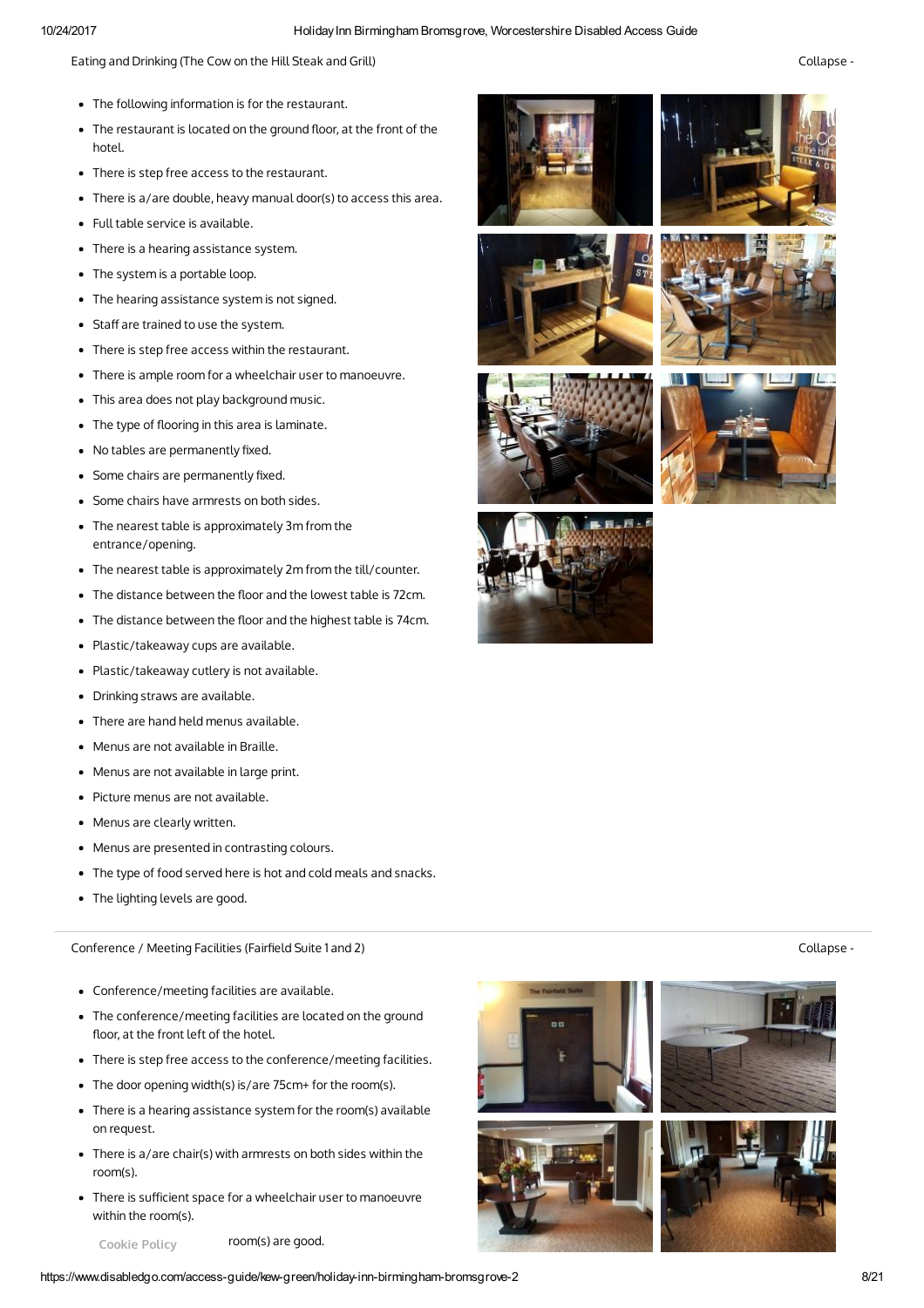• Lighting levels are at least 100 lux at floor level.

Comments Collapse -

- There are 2 separate conference/meeting rooms.
- The 2 rooms are similar.
- The 2 rooms can be opened up to create 1 large room.

Accessible Room(s) (Room 207) Collapse -

Accessible Room Information entitled and Collapse -

- The details in this section relates to the accessible room(s) with a lowered bath.
- This type of accessible room is located on the ground floor, to the rear right of the hotel.
- There is step free access to this type of accessible room.
- Guests need to open a door between the entrance and the room(s).
- The narrowest width of the corridor leading to the room surveyed was 107cm.

Bedroom Features **Collapse** -

- The accessible room surveyed is located on the ground floor, at the rear left of the hotel.
- The accessible room surveyed at the time of the visit was room 207.
- There is step free access to the accessible room surveyed.
- There is numbered signage on or near the accessible room door.
- The door is key card activated.
- The fob/card reader height is 113cm.
- The width of the door is 85cm (2ft 9in).
- There are lowered spy holes available.
- The bed type is double.
- The bed height is not adjustable.
- The height of the bed is 61cm (2ft).
- $\bullet$  The measurement between the bed base and floor is 14cm (6in).
- The bed is moveable.
- The room does not have an unobstructed minimum turning space of 150cm x 150cm next to the bed.
- The height of the desk is 75cm.
- The desk is not height adjustable.
- The desk knee recess does not have the recommended dimensions of 70cm (height) x 50cm (depth).
- The height and depth of the knee recess is 65cm x 49cm.
- The room surveyed had an armchair.
- Wardrobes have been adapted to allow use from a





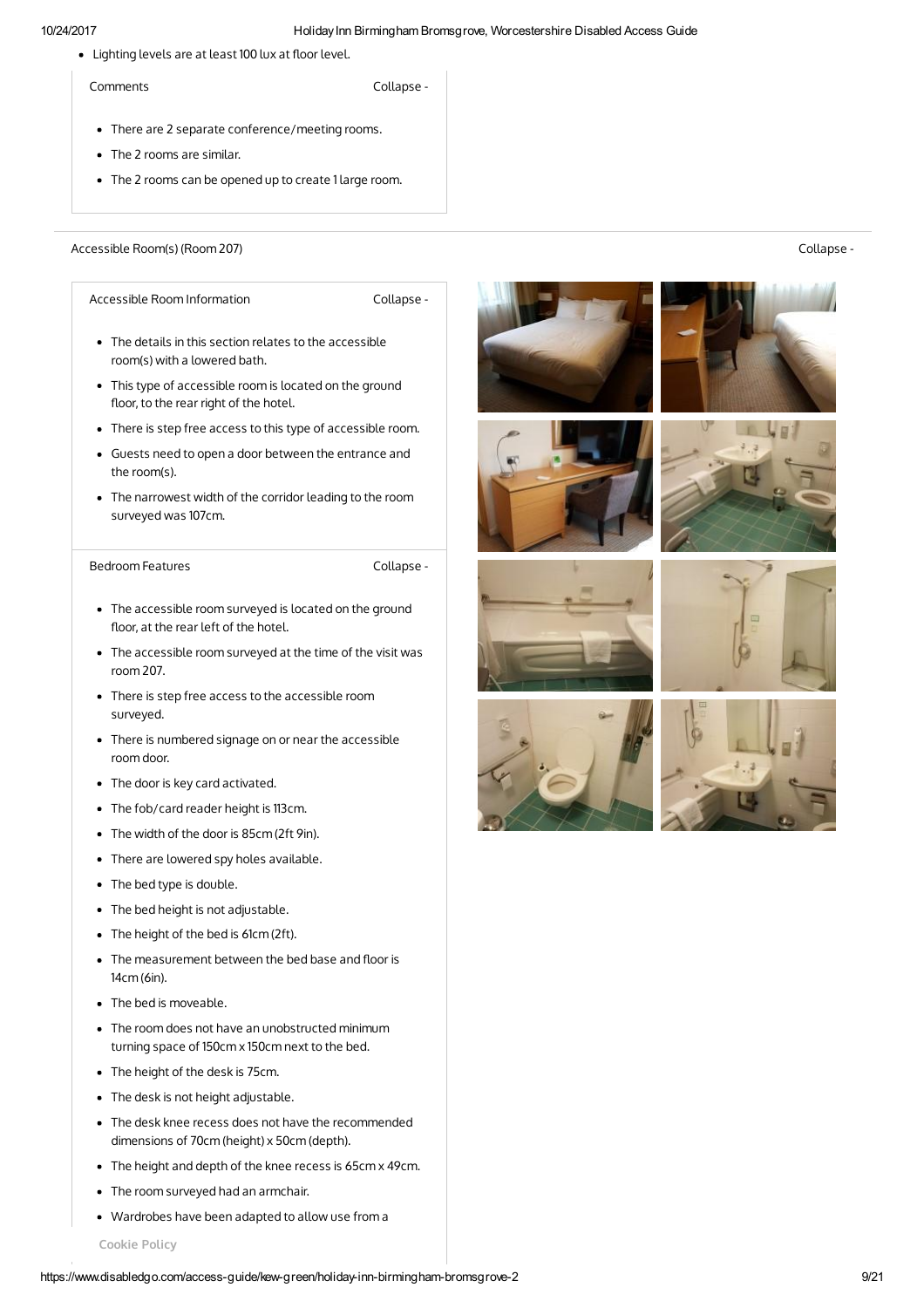- Light switches are between 75cm and 120cm (4ft) from floor level.
- Electric sockets are not between 40cm and 100cm (4ft) from floor level.
- The window control type(s) for the room is a/are standard lever(s).
- There is an emergency alarm in the room.
- The emergency pull cord alarm is within reach and fully functional.
- The emergency alarm rings to reception.
- $\bullet$  There is a flashing fire alarm beacon within the room.
- The type of flooring is carpet.

# Ensuite Facilities Collapse -

- The ensuite door opens outwards.
- The door weight is heavy.
- The door has no lock.
- The width of the door to the ensuite is 88cm (2ft 11in).
- The dimensions of the ensuite are 184cm x 161cm (6ft x 5ft 3in).
- The ensuite does not have an unobstructed minimum turning space of 150cm x 150cm in front of the toilet seat.
- $\bullet$  The ensuite has not got a non slip floor.
- There is an emergency alarm within the ensuite.
- The emergency pull cord alarm is out of reach (higher than 10cm (4") from floor).
- The emergency alarm rings to reception.
- $\bullet$  There is not a flashing fire alarm beacon within the ensuite.
- Disposal facilities are available.
- There is a/are pedal waste paper bin disposal units.
- There is a mirror.
- The mirror is not placed at a lower level or at an angle for ease of use.
- There is a shelf immediately next to or behind the toilet.
- The shelf is not between 90cm and 100cm.
- There is a wash basin.
- The wash basin cannot be reached from seated on the toilet.
- The wash basin is not placed higher than 74cm (2ft 5in).
- There is a vertical wall-mounted grab rail on the right hand side of the wash basin.
- The tap type is lever.
- There is not a mixer tap.
- There is not a soap dispenser.

Toilet Details **Collapse** -

• The height of the toilet seat above floor level is 44cm (1ft 5in).

Cookie Policy ed cistern.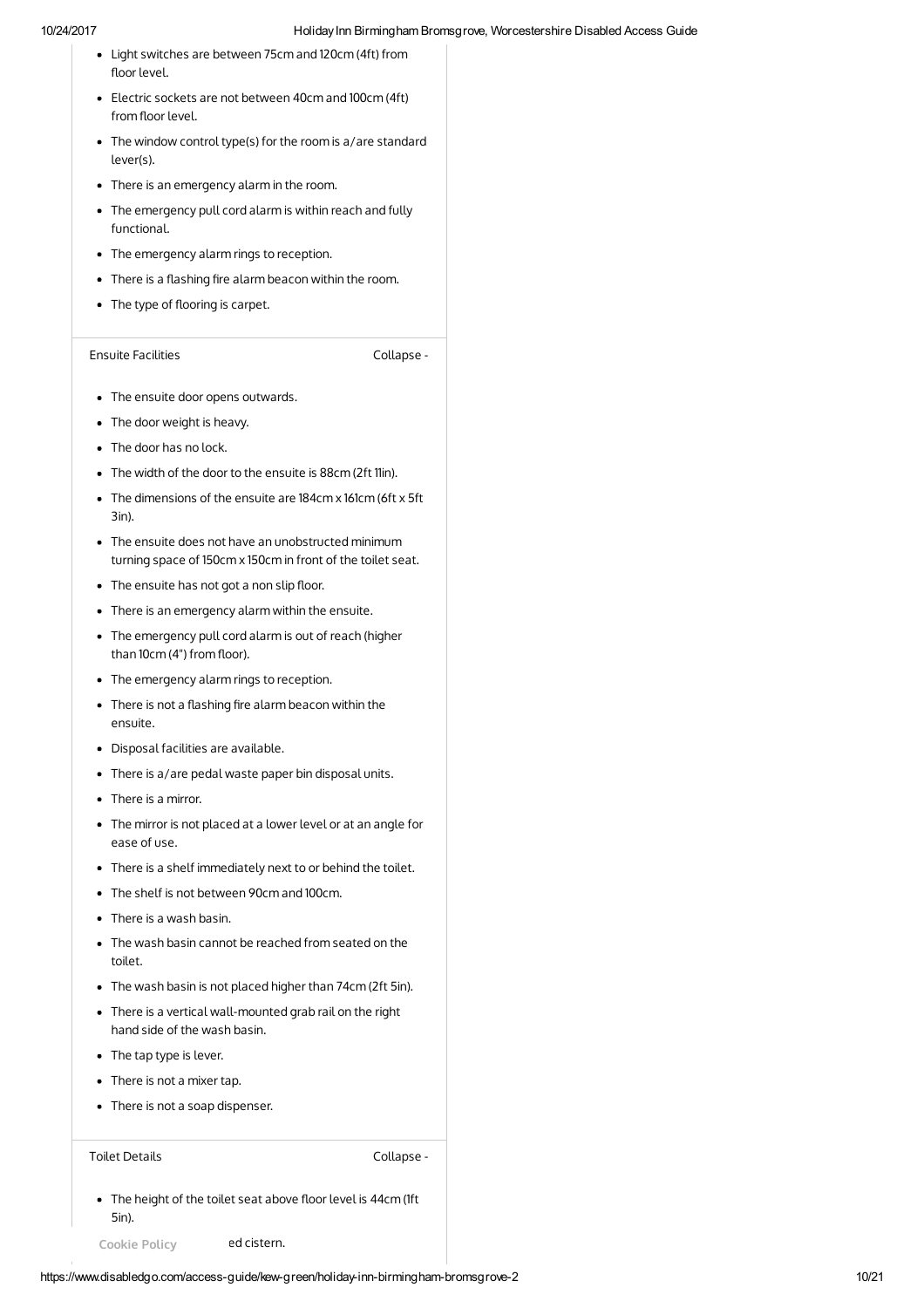- There is a lateral transfer space.
- As you face the toilet pan the transfer space is on the right.
- The lateral transfer space is 120cm (3ft 11in).
- $\bullet$  There is a flush on the transfer side.
- There is not a spatula type lever flush.
- There is a dropdown rail on the transfer side.
- There is a/are wall-mounted grab rail(s) available.
- As you face the toilet, the wall mounted grab rails are on both sides.
- There is a vertical wall-mounted grab rail on the transfer side.
- There is a horizontal wall-mounted grab rail on the opposite side of the seat to the transfer space.
- There is a toilet roll holder.
- The toilet roll holder can be reached from seated on the toilet.
- The toilet roll holder is not placed higher than 100cm (3ft 3in).

# Bath Details **Collapse** -

- The ensuite has a lowered bath.
- The height of the side of the bath from floor level is 46cm (1ft 6in).
- The tap type is lever.
- There is not a mixer tap.
- There is a shower over the bath.
- The shower head is height adjustable.
- The shower control type is twist/turn.
- There is a/are wall-mounted grab rail(s) available for the bath.

Colour Contrast and Lighting Collapse -

- The colour contrast between the external hotel room door and wall is good.
- The colour contrast between the internal hotel room door and wall is poor.
- The colour contrast between the hotel room walls and floor is good.
- The colour contrast between the external ensuite door and wall is poor.
- The colour contrast between the internal ensuite door and wall is poor.
- The colour contrast between the ensuite walls and floor is good.
- The colour contrast between the drop down rail(s) and wall is good.
- The colour contrast between the wall-mounted grab rail(s) and wall is good.
- The toilet seat colour contrast is poor.

Cookie Policy he room are good.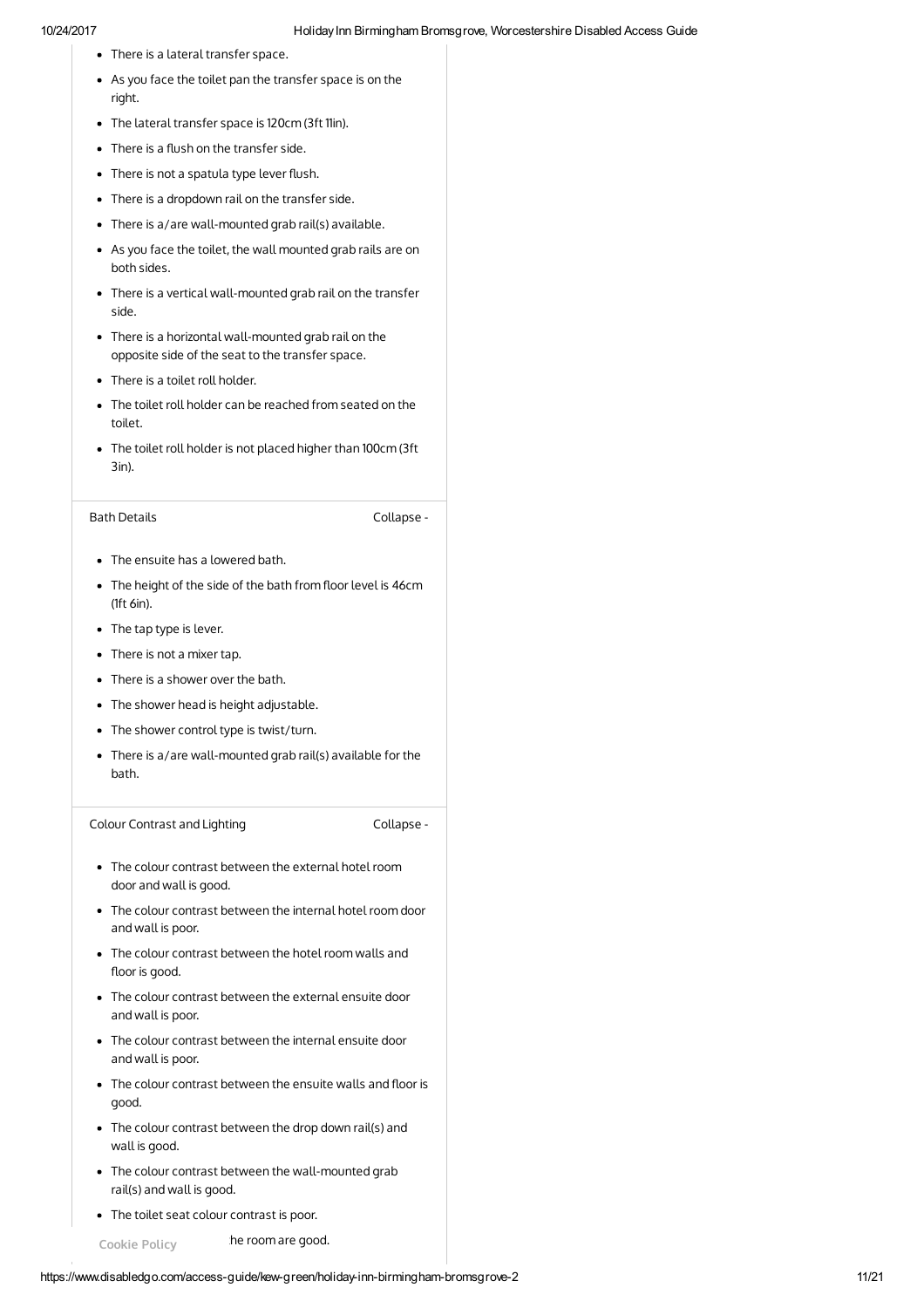The lighting levels in the ensuite are good.

Other Floors (Main Staircase) Collapse -

Stairs **Collapse** -

- Stairs can be used to access other floors.
- The stairs are for public use.
- The stairs are located in the corridor to the right of reception.
- The stairs are approximately 14m from the hotel entrance.
- Signs indicating the location of the stairs are clearly visible from the entrance.
- There are double, heavy manual doors to access the stairwell on the ground floor. There are single, heavy manual doors to access the stairs from the first floor upwards.
- The floors which are accessible by stairs are G, 1 and 2.
- There are 15+ steps between floors.
- The height of the step(s) is/are between the recommended 15cm and 18cm.
- The going of the step(s) is/are between the recommended 30cm and 45cm.
- The steps are clearly marked.
- There is a/are handrail(s) at the step(s).
- The steps have a handrail on both sides.
- Handrails are at the recommended height (90cm-100cm).
- Handrails do cover the flight of stairs throughout its length.
- Handrails are easy to grip.
- Handrails do not extend horizontally beyond the first and last steps.
- There is a landing.
- Clear signs indicating the facilities on each floor are provided on landings.
- The lighting levels at the steps are good.
- Lighting levels of at least 100 lux at floor level, were recorded at the stairs surveyed.

Other Floors (Rear Staircase) Collapse -

Stairs **Collapse** - **Collapse** - **Collapse** -

- Stairs can be used to access other floors.
- The stairs are for public use.
- The stairs are located at the rear of the hotel, in the corridor to the right of Revive Leisure.
- The stairs are approximately 34m from the hotel entrance.
- Signs indicating the location of the stairs are clearly Cookie Policy **nce.**











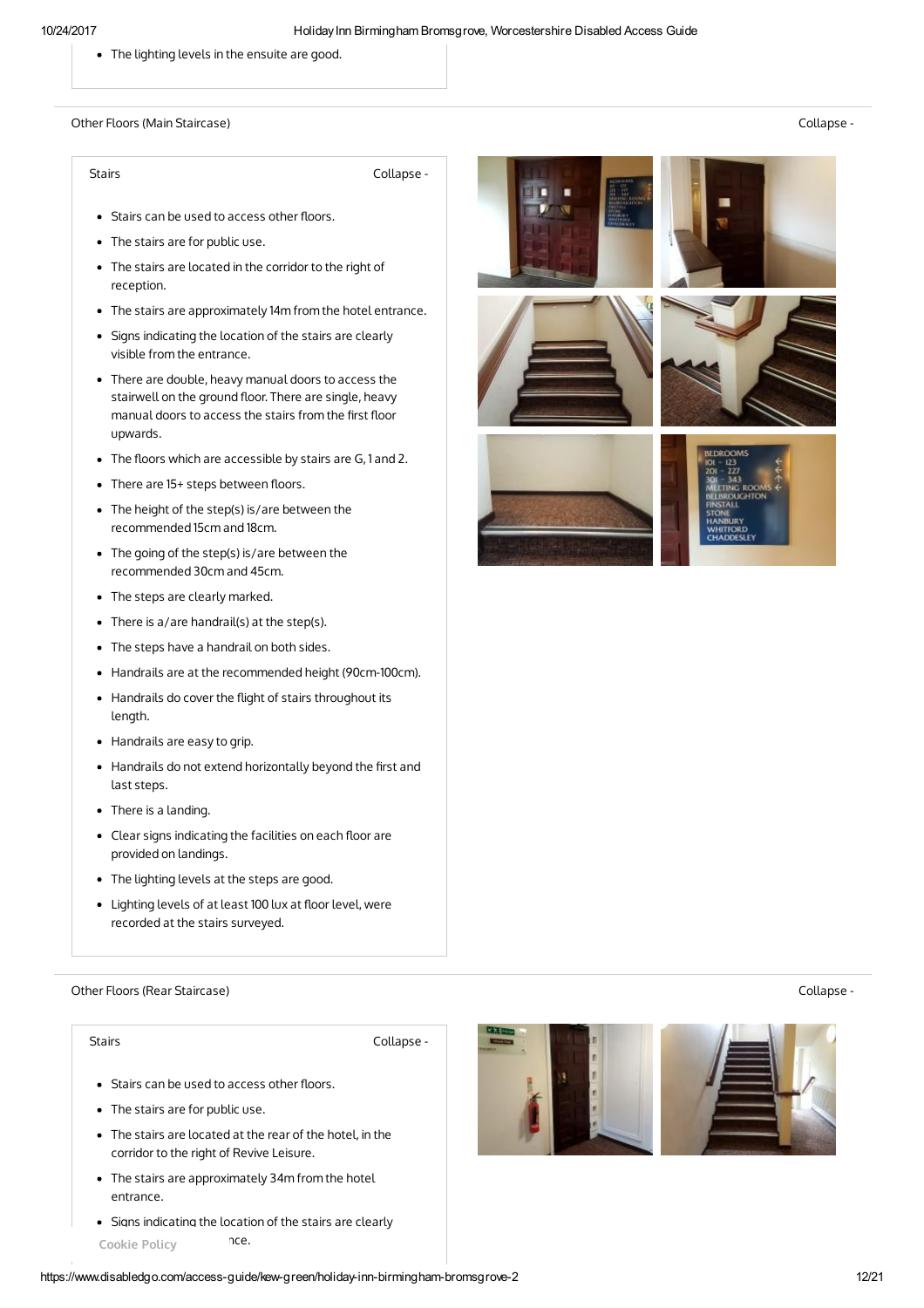- There are manual, heavy, single doors to enter and exit the stairwell on all floors.
- The floors which are accessible by stairs are LG, G, 1 and 2.
- There are 15+ steps between floors.
- The height of the step(s) is/are between the recommended 15cm and 18cm.
- The going of the step(s) is/are between the recommended 30cm and 45cm.
- The steps are clearly marked.
- There is a/are handrail(s) at the step(s).
- The steps have a handrail on both sides.
- Handrails are at the recommended height (90cm-100cm).
- Handrails do cover the flight of stairs throughout its length.
- Handrails are easy to grip.
- $\bullet$  Handrails do extend horizontally beyond the first and last steps.
- There is a landing.
- Clear signs indicating the facilities on each floor are provided on landings.
- The lighting levels at the steps are good.

- There is a lift for public use.
- The lift is located at the rear of the hotel, in the corridor to the right of Revive Leisure.
- Signs indicating the location of the lift are clearly visible from the entrance.
- The lift is approximately 32m (34yd 2ft) from the hotel entrance.
- The lift is a standard lift.
- A member of staff does not need to be notified for use of the lift.
- The floors which are accessible by this lift are LG, G, 1 and 2.
- There are manual, heavy, single doors to access the lift lobby on all floors.
- Clear signs indicating the facilities on each floor are provided on lift lobby landings.
- There is a clear level manoeuvring space of 150cm × 150cm in front of the lift.
- Lift doors do contrast visually with lift lobby walls.
- The external controls for the lift are within 90cm 110cm from the floor.
- The colour contrast between the external lift controls and the control plate is good.
- The colour contrast between the external lift control plate and the wall is poor.
- The clear door width is 80cm (2ft 7in).
- The dimensions of the lift are 103cm x 107cm (3ft 5in x 3ft 6in).
- There are no separate entry and exit doors in the lift.
- There is a mirror to aid reversing out of the lift.

 $T = \frac{1}{2}$  are  $\frac{1}{2}$  is a list of  $\frac{1}{2}$  is a vailable within the lift. Il floor indicator. Cookie Policy

https://www.disabledgo.com/access-guide/kew-green/holiday-inn-birmingham-bromsgrove-2 13/21





# Lift Collapse -

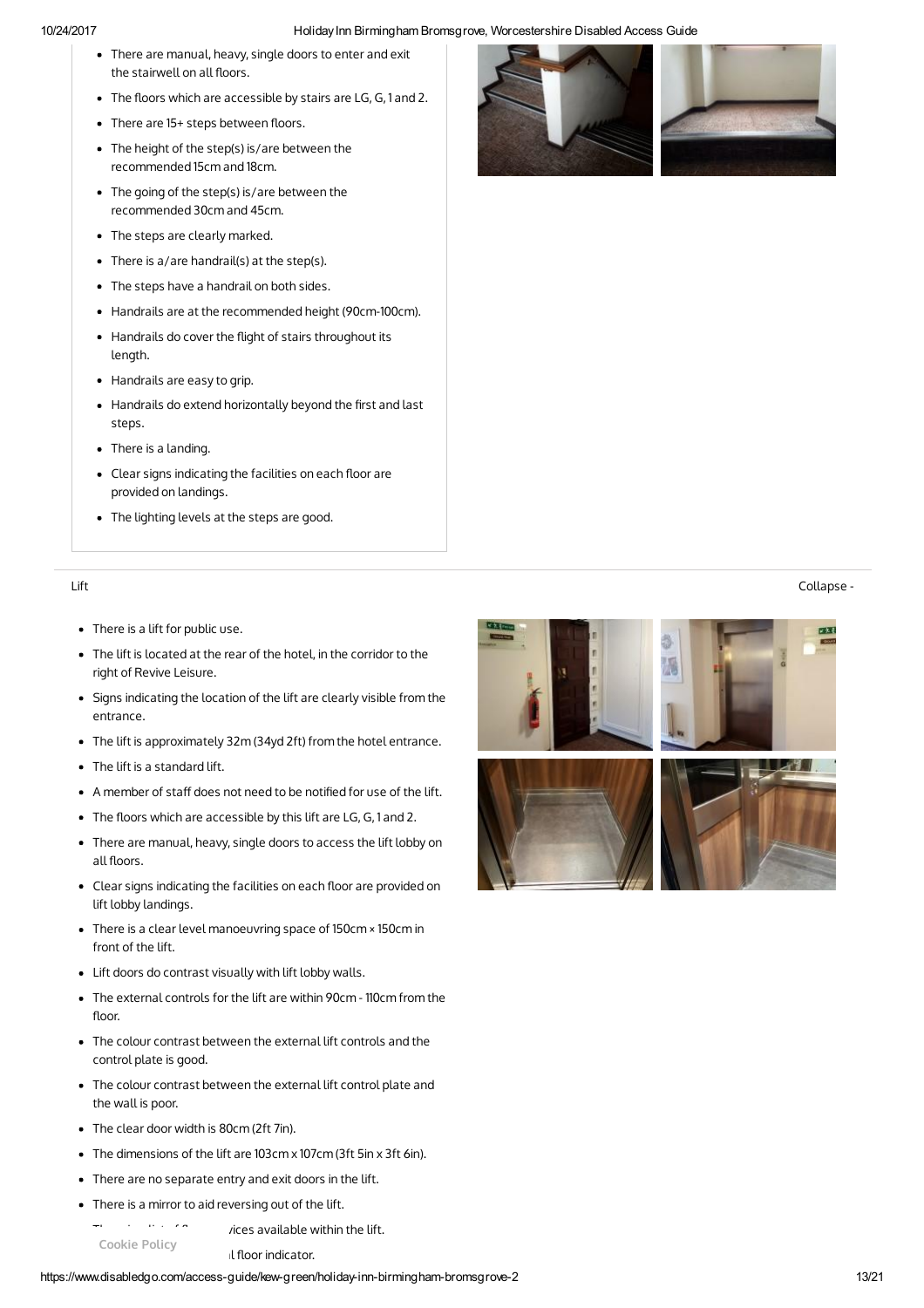- The lift does have an audible announcer.
- $\bullet$  The controls for the lift are within 90cm 120cm from the floor.
- There is not a hearing loop system.
- The lift does not have Braille markings.
- The lift does have tactile markings.
- The lighting levels in the lift are good.

Standard Room(s) (Room 309) Collapse -

Bedroom Features **Collapse** -

- The room surveyed is located on the first floor, in the corridor to the right as you exit the lift.
- The room surveyed at the time of the visit was room 309.
- There is step free access to the room surveyed, via lift.
- There is numbered signage on or near the room door.
- The width of the door is 75cm (2ft 6in).
- The bed type is double.
- The height of the bed is 62cm (2ft).
- $\bullet$  The measurement between the bed base and floor is 12cm (5in).
- Light switches are not within 120cm (3ft 11in) from floor level.
- There is not an emergency alarm in the room.
- $\bullet$  There is not a flashing fire alarm beacon within the room.
- The type of facilities within the ensuite include; a toilet, a wash basin, a bath and a shower.
- The ensuite door opens inwards.
- The width of the door to the ensuite is 64cm (2ft 1in).
- There is not an emergency alarm within the ensuite.
- $\bullet$  There is not a flashing fire alarm beacon within the ensuite.
- The tap type is twist/turn.
- There is a mixer tap.
- Wall-mounted grab rails are available for the bath.

Colour Contrast and Lighting Collapse -

- The colour contrast between the external hotel room door and wall is good.
- The colour contrast between the internal hotel room door and wall is poor.
- The colour contrast between the hotel room walls and floor is good.
- The colour contrast between the external ensuite door and wall is poor.
- The colour contrast between the internal ensuite door and wall is poor.
- The colour contrast between the walls and floor in the ensuite is poor.
- The colour contrast between the grab rails and wall is Cookie Policy















https://www.disabledgo.com/access-guide/kew-green/holiday-inn-birmingham-bromsgrove-2 14/21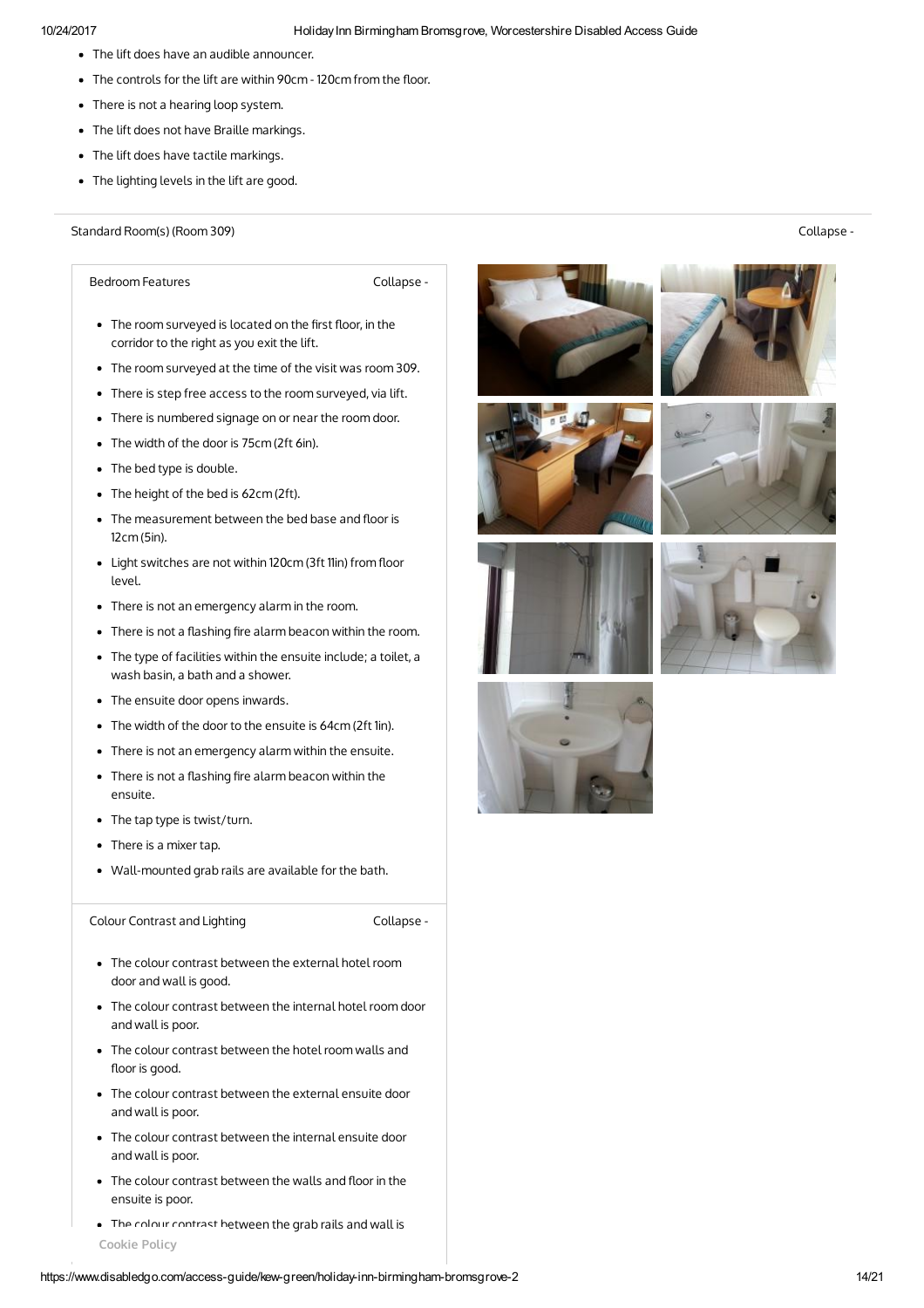- The lighting levels in the room are good.
- The lighting levels in the ensuite are good.

Standard Room(s) (Executive Room 404) Collapse -

Bedroom Features **Collapse** -

- The room surveyed is located on the second floor, towards the front left of the hotel in the corridor to the right as you exit the lift.
- The room surveyed at the time of the visit was room 404.
- There is step free access to the room surveyed, via lift.
- There is numbered signage on or near the room door.
- The width of the door is 66cm (2ft 2in).
- The bed type is double.
- The height of the bed is 62cm (2ft).
- $\bullet$  The measurement between the bed base and floor is 12cm (5in).
- Light switches are not within 120cm (3ft 11in) from floor level.
- There is not an emergency alarm in the room.
- $\bullet$  There is not a flashing fire alarm beacon within the room.
- The type of facilities within the ensuite include; a toilet, a wash basin, a bath and a shower.
- The ensuite door opens inwards.
- The width of the door to the ensuite is 68cm (2ft 3in).
- There is not an emergency alarm within the ensuite.
- $\bullet$  There is not a flashing fire alarm beacon within the ensuite.
- The tap type is twist/turn.
- There is a mixer tap.
- Wall-mounted grab rails are available for the bath.

Colour Contrast and Lighting The Collapse -

- The colour contrast between the external hotel room door and wall is good.
- The colour contrast between the internal hotel room door and wall is good.
- The colour contrast between the hotel room walls and floor is fair.
- The colour contrast between the external ensuite door and wall is fair.
- The colour contrast between the internal ensuite door and wall is fair.
- The colour contrast between the walls and floor in the ensuite is good.
- The colour contrast between the grab rails and wall is good.
- The lighting levels in the room are good.
- The lighting levels in the ensuite are good. Cookie Policy











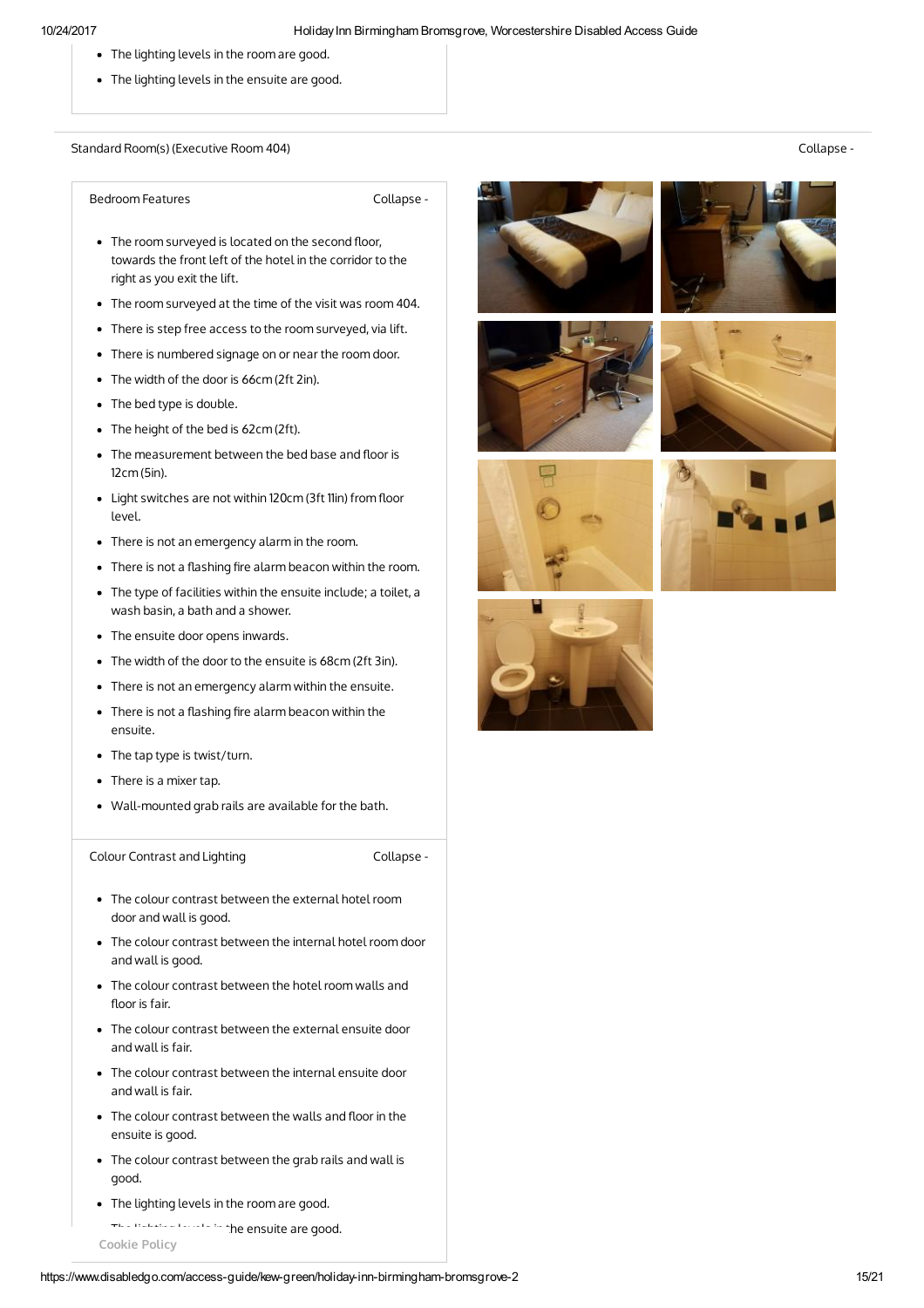## Accessible Toilet(s) (Fairfield Bar) and the collapse - the collapse - the collapse - the collapse -

There is an/are accessible toilet(s) for public use.

Location and Access Collapse -

- The accessible toilet surveyed is not for the sole use of disabled people.
- This accessible toilet is located to the right of the Fairfield Bar.
- This accessible toilet is approximately 10m (10yd 2ft) from the Fairfield Bar entrance.
- There is step free access to the accessible toilet.

Features and Dimensions **Collapse** -

- This is a shared toilet.
- A key is not required for the accessible toilet.
- There is pictorial and written text signage on or near the toilet door.
- The door opens outwards.
- The door is heavy.
- The door is locked by a lever twist.
- The width of the accessible toilet door is 88cm (2ft 11in).
- The dimensions of the accessible toilet are 200cm x 219cm (6ft 7in x 7ft 2in).
- The accessible toilet does have an unobstructed minimum turning space of 150cm x 150cm.
- The toilet has not got a non slip floor.
- There is a lateral transfer space.
- As you face the toilet pan the transfer space is on the right.
- The lateral transfer space is 136cm (4ft 6in).
- $\bullet$  There is a flush on the transfer side.
- $\bullet$  There is a spatula type lever flush.
- There is a dropdown rail on the transfer side.
- There is an emergency alarm.
- The emergency pull cord alarm is fully functional.
- $\bullet$  There is not a flashing fire alarm beacon within the toilet.
- Disposal facilities are available in the toilet.
- There is a/are female sanitary and open waste paper bin disposal units.
- There is a/are coat hook(s).
- The height of the coat hook is 174cm from the floor.

Position of Fixtures **Collapse** -

- There is a/are wall-mounted grab rail(s) available.
- As you face the toilet the wall-mounted grab rail(s) is/are on both sides.
- There is a vertical wall-mounted grab rail on the transfer Cookie Policy

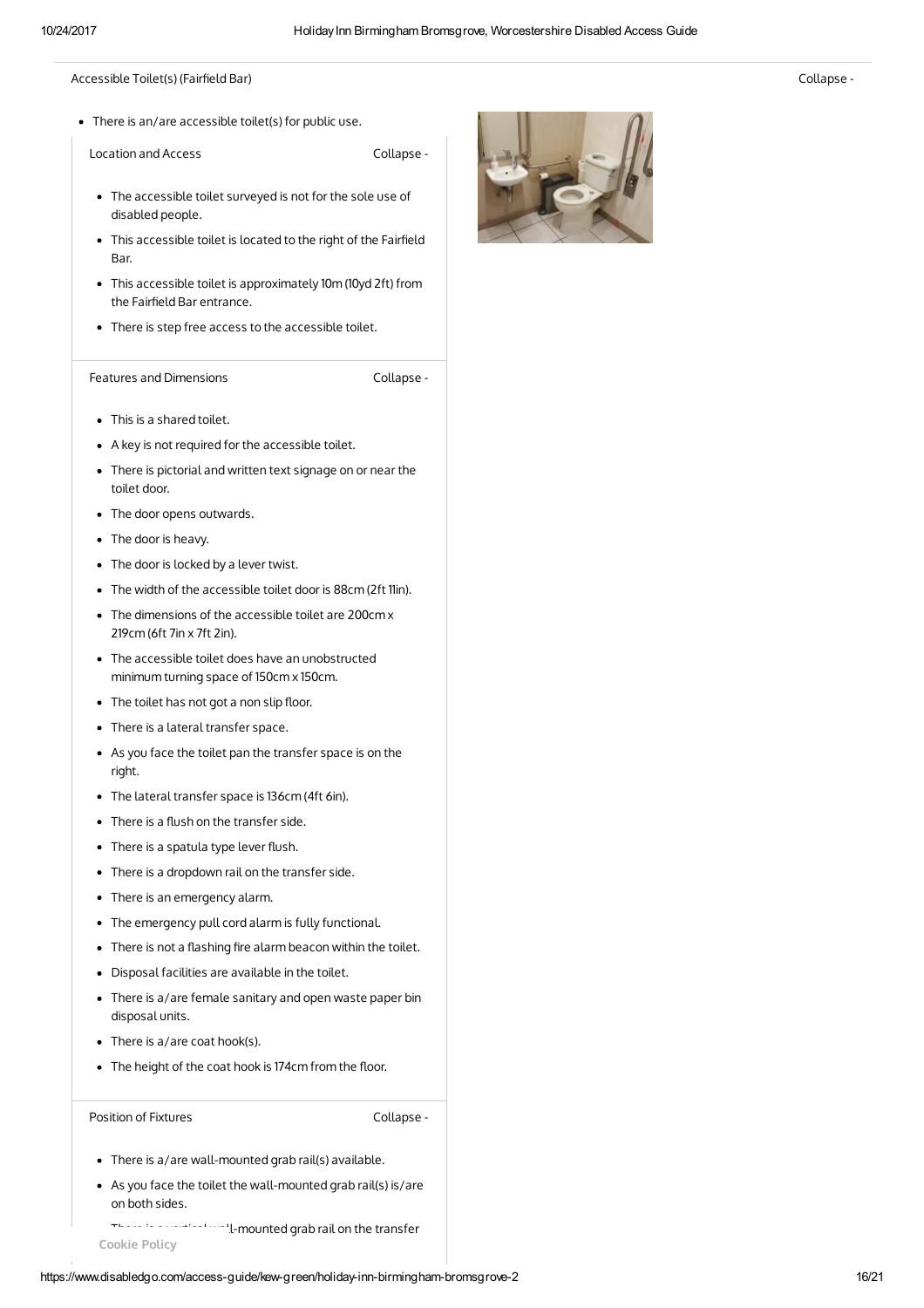- There is a horizontal wall-mounted grab rail on the opposite side of the seat to the transfer space.
- There is a mirror.
- The mirror is not placed at a lower level or at an angle for ease of use.
- There is not a shelf next to the toilet.
- The toilet has a cistern.
- The height of the toilet seat above floor level is 48cm (1ft 7in).
- There is a toilet roll holder.
- The toilet roll holder can be reached from seated on the toilet.
- The toilet roll holder is not placed higher than 100cm (3ft 3in).
- There is a wash basin.
- The wash basin can be reached from seated on the toilet.
- The wash basin is not placed higher than 74cm (2ft 5in).
- There are vertical wall-mounted grab rails on both sides of the wash basin.
- The wash basin tap type is lever.
- There is a mixer tap.
- There is not a soap dispenser.
- There is a towel dispenser.
- The towel dispenser cannot be reached from seated on the toilet.
- The towel dispenser is not placed higher than 100cm (3ft 3in).
- There is a hand dryer.
- The hand dryer cannot be reached from seated on the toilet.
- The hand dryer is not placed higher than 100cm (3ft 3in).

Colour Contrast and Lighting Collapse -

- The contrast between the external door and wall is good.
- The contrast between the internal door and wall is poor.
- The contrast between the dropdown rail(s) and wall is good.
- The contrast between the wall-mounted grab rail(s) and wall is good.
- The toilet seat colour contrast is poor.
- $\bullet$  The contrast between the walls and floor is poor.
- The lighting levels are good.

Accessible Toilet(s) (Main Hotel) Collapse -

There is an/are accessible toilet(s) for public use.

Location and Access **Collapse** -

The accessible toilet surveyed is not for the sole use of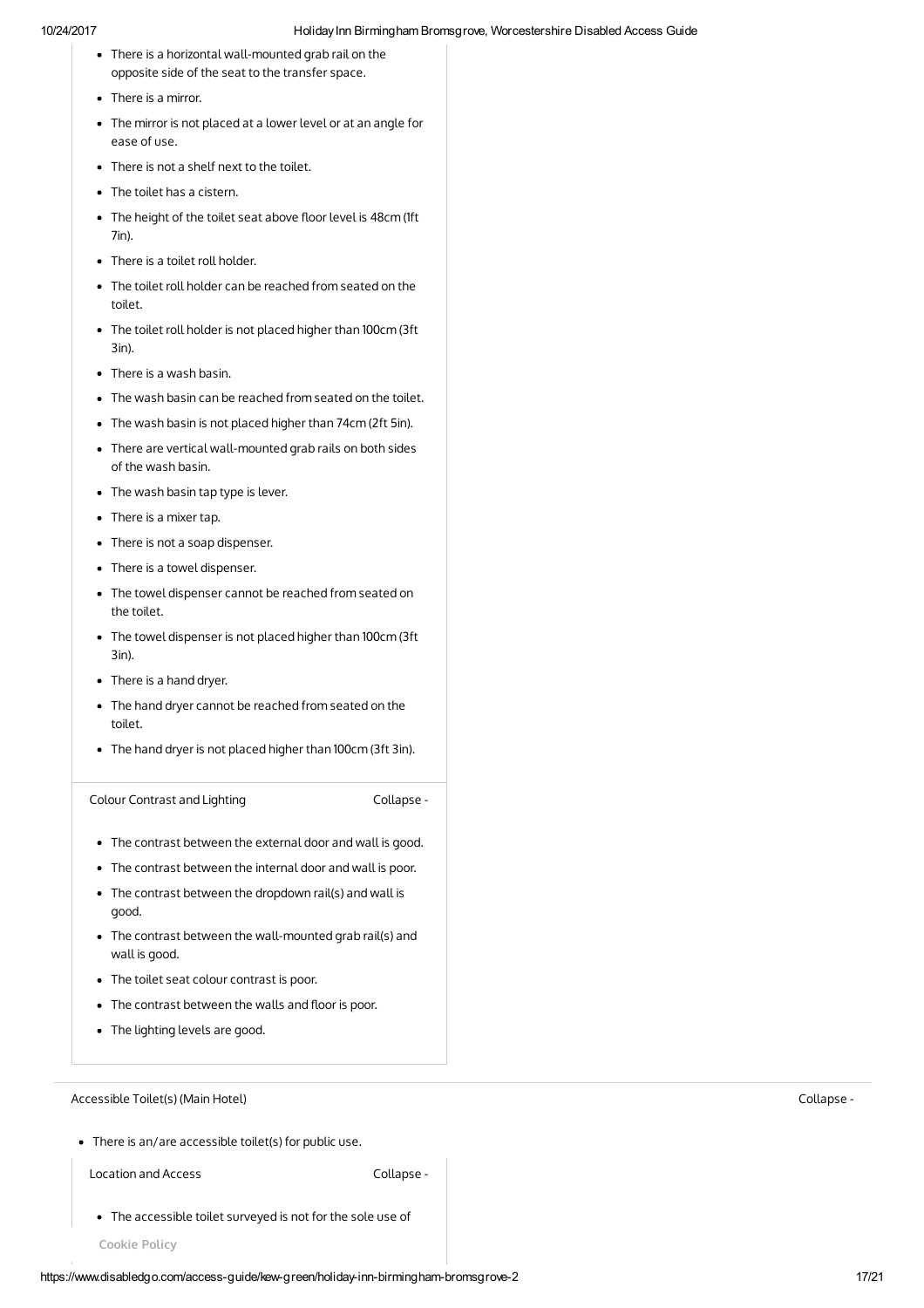- This accessible toilet is located in the right hand corridor just past reception.
- This accessible toilet is approximately 14m (15yd 11in) from the hotel entrance.
- There is step free access to the accessible toilet.

Features and Dimensions **Collapse** -

- This is a shared toilet.
- A key is not required for the accessible toilet.
- There is pictorial signage on or near the toilet door.
- The door opens outwards.
- The door is heavy.
- The door is locked by a lever twist.
- The width of the accessible toilet door is 86cm (2ft 10in).
- The dimensions of the accessible toilet are 167cm x 270cm (5ft 6in x 8ft 10in).
- The accessible toilet does have an unobstructed minimum turning space of 150cm x 150cm.
- The toilet has not got a non slip floor.
- There is a lateral transfer space.
- As you face the toilet pan the transfer space is on the left.
- The lateral transfer space is 80cm (2ft 7in).
- There is a flush, however it is not on the transfer side.
- $\bullet$  There is a spatula type lever flush.
- There is a dropdown rail on the transfer side.
- There is an emergency alarm.
- The emergency pull cord alarm is not fully functional.
- The alarm was out of reach (higher than 10cm (4") from floor) when surveyed.
- $\bullet$  There is not a flashing fire alarm beacon within the toilet.
- Disposal facilities are available in the toilet.
- There is a/are female sanitary and waste paper pedal bin disposal units.
- There is a/are coat hook(s).
- The height of the coat hook is 123cm from the floor.

Position of Fixtures **Collapse** -

- There is a/are wall-mounted grab rail(s) available.
- As you face the toilet the wall-mounted grab rail(s) is/are on both sides.
- There is a vertical wall-mounted grab rail on the transfer side.
- There is a horizontal wall-mounted grab rail on the opposite side of the seat to the transfer space.
- There is a mirror.
- The mirror is placed at a lower level or at an angle for ease of use.
- There is not a shelf next to the toilet.
- $T = T$  to the toilet has a cister Cookie Policy

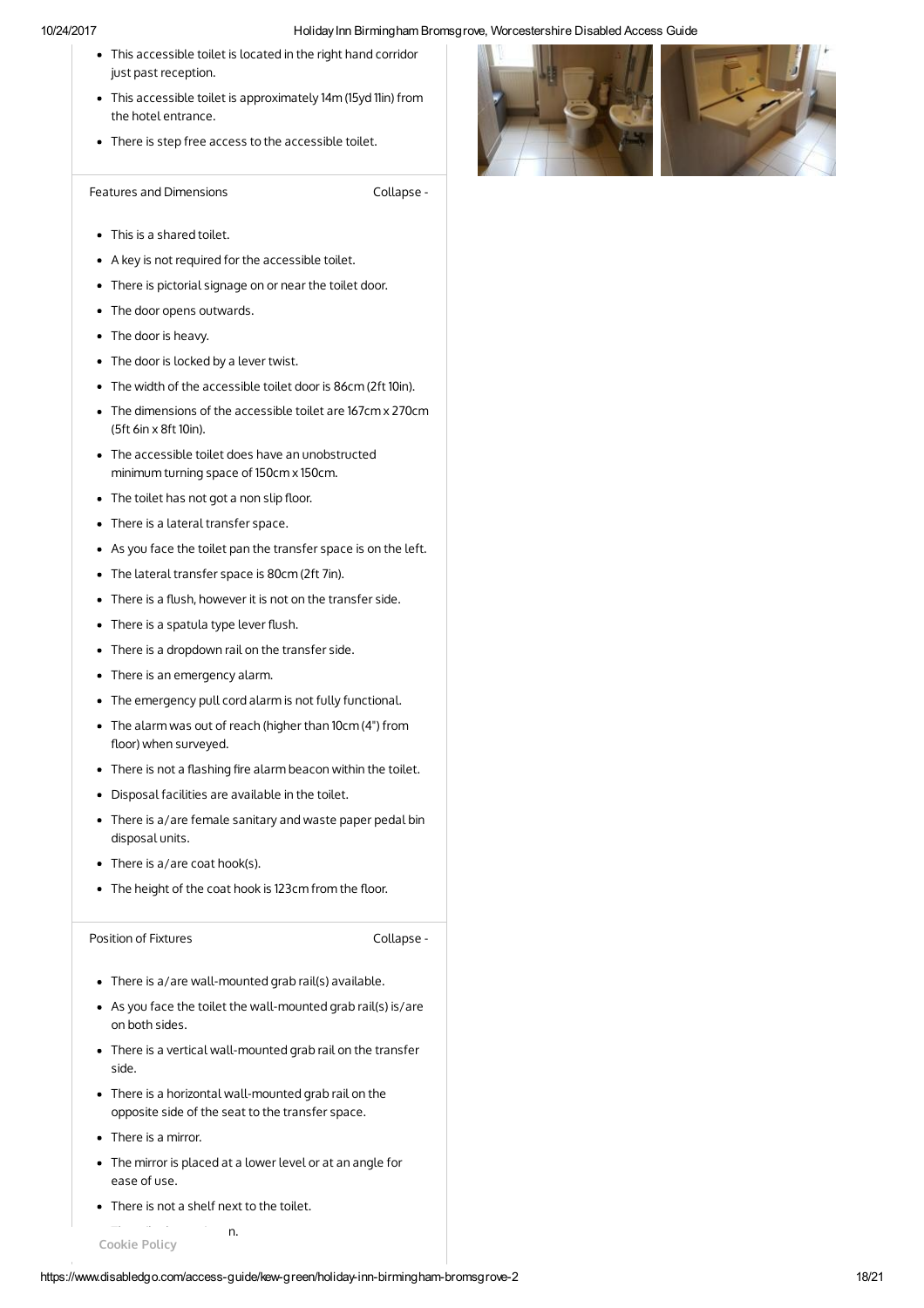- The height of the toilet seat above floor level is 50cm (1ft 8in).
- There is a toilet roll holder.
- The toilet roll holder can be reached from seated on the toilet.
- The toilet roll holder is not placed higher than 100cm (3ft 3in).
- There is a wash basin.
- The wash basin can be reached from seated on the toilet.
- The wash basin is not placed higher than 74cm (2ft 5in).
- There are vertical wall-mounted grab rails on both sides of the wash basin.
- The wash basin tap type is lever.
- There is a mixer tap.
- There is not a soap dispenser.
- There is a towel dispenser.
- The towel dispenser cannot be reached from seated on the toilet.
- The towel dispenser is not placed higher than 100cm (3ft 3in).
- There is a hand dryer.
- The hand dryer cannot be reached from seated on the toilet.
- The hand dryer is not placed higher than 100cm (3ft 3in).

```
Colour Contrast and Lighting The Collapse -
```
- The contrast between the external door and wall is good.
- The contrast between the internal door and wall is poor.
- The contrast between the dropdown rail(s) and wall is good.
- The contrast between the wall-mounted grab rail(s) and wall is good.
- The toilet seat colour contrast is poor.
- $\bullet$  The contrast between the walls and floor is fair.
- The lighting levels are good.

Baby Changing Facilities **Collapse** -

- Baby changing facilities are located within the accessible toilet.
- The baby change table is not set against the wall, permanently fixed at 75cm from the floor.
- The baby change table is not height adjustable.
- The height of the baby change table once extended is 94cm (3ft 1in).

# Standard Toilet(s) (Fairfield Bar) Standard Toilet(s) (Fairfield Bar) Standard Toilet(s) (Fairfield Bar) Collapse -

Standard toilet facilities are available.

le and Male Toilet(s) Collapse -Cookie Policy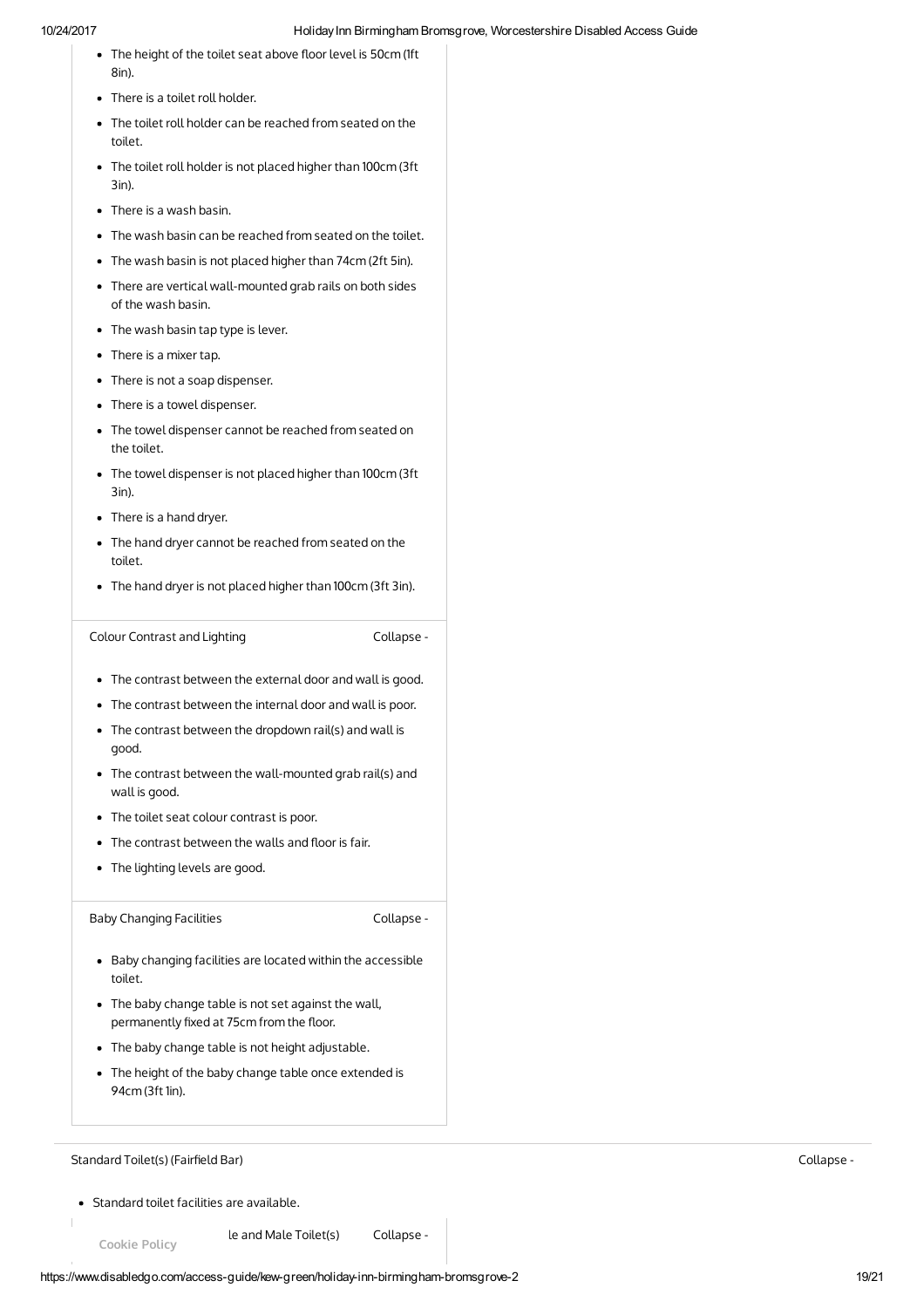- The female and male toilet facilities that were surveyed are located to the right as you enter the bar.
- The female and male toilets are approximately 4m (4yd 1ft) from the Fairfield Bar entrance.
- There is step free access to the female and male toilet(s).
- There is pictorial and written text signage on or near the toilet door.
- An ambulant toilet with wall-mounted grab rails is available.
- There is a horizontal grab rail to the right of the seat.
- The wash basin tap type is lever.
- $\bullet$  There is not a flashing fire alarm beacon within the toilets.
- Lighting levels are good.

## Standard Toilet(s) (Main Hotel) Collapse -

Standard toilet facilities are available.

Access to Standard Female Toilet(s) Collapse -

- The female toilet facilities that were surveyed are located on the ground floor, in the left hand corridor just past reception.
- The female toilet(s) is/are approximately 9m (9yd 2ft) from the hotel entrance.
- There is step free access to the female toilet(s).
- There is pictorial signage on or near the toilet door.
- An ambulant toilet with wall-mounted grab rails is available.
- There is a vertical grab rail to the right of the seat.
- The wash basin tap type is lever.
- There is a flashing fire alarm beacon within the toilets.
- Lighting levels are good.

Access to Standard Male Toilet(s) Collapse -

- The male toilet facilities that were surveyed are located on the ground floor, in the left hand corridor just past reception.
- The male toilet(s) is/are approximately 6m (6yd 1ft) from the hotel entrance.
- There is step free access to the male toilet(s).
- There is pictorial signage on or near the toilet door.
- An ambulant toilet with wall-mounted grab rails is available.
- There is a vertical grab rail to the right of the seat.
- The wash basin tap type is lever.
- $\bullet$  There is a flashing fire alarm beacon within the toilets.
- Lighting levels are good.
- There is a/are similar standard toilet(s) available.